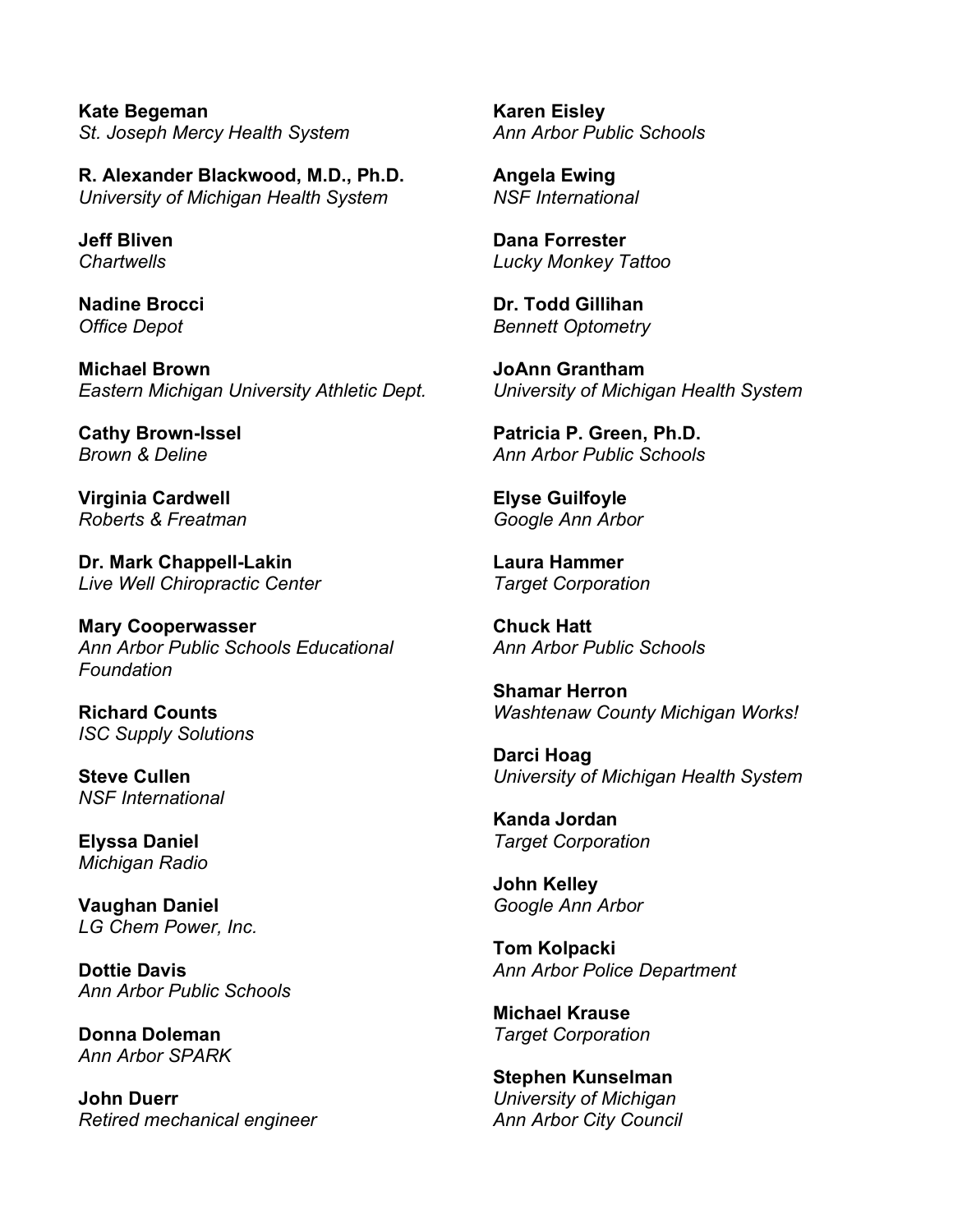**Andy LaBarre** *Ann Arbor / Ypsilanti Regional Chamber*

**Moses Lee** *Center for Entrepreneurship University of Michigan*

**Simone Lightfoot** *Ann Arbor Public Schools Board of Education*

**Dawn Linden** *Ann Arbor Public Schools*

**Jacqueline Lucas** *Pilot, Educator*

**Kerrin Mabrey** *NOAA Great Lakes Environmental Research Laboratory*

**Marlan McClendon** *State Farm*

**Teri McDaniel** *DFCU Financial*

**Jeri McDonald** *Ann Arbor Public Schools, retired*

**Deb Mexicotte** *Ann Arbor Public Schools Board of Education*

**Rina Miller** *Michigan Radio*

**Debra Moore** *Custom Design/Build*

**Kevin Norris** *ProQuest*

**Karen O'Keefe** *Office Depot*

**Tiffani Pace** *Subaru Research and Development, Inc.*

**Derrick Padgett** *Ann Arbor Public Schools* **Ryan Panzer** *Google Ann Arbor*

**Kelly Parent** *U-M C.S. Mott Children's Hospital and Von Voigtlander Women's Hospital*

**Andy Paterson** *Kaydon Corporation*

**Dr. Maria Pinzon** *Ann Arbor Orthodontics*

**Connie Pulcipher** *City of Ann Arbor*

**Douglas Rakoski** *University of Michigan Health System*

**Trish Reilly** *Pittsfield Charter Township*

**Truly Render** *University Musical Society*

**Mary Roeder** *University Musical Society* 

**William "Omari" Rush** *University Musical Society*

**Raleigh Sadlier** *Ann Arbor Public Schools*

**John Salyer** *Ann Arbor Electrical JATC*

**Waleed Samaha** *Ann Arbor Public Schools*

**Nancy Schleicher** *Ann Arbor Public Schools, retired*

**Craig Sidelinger** *City of Ann Arbor*

**Collyer A. Smith** *Community Member*